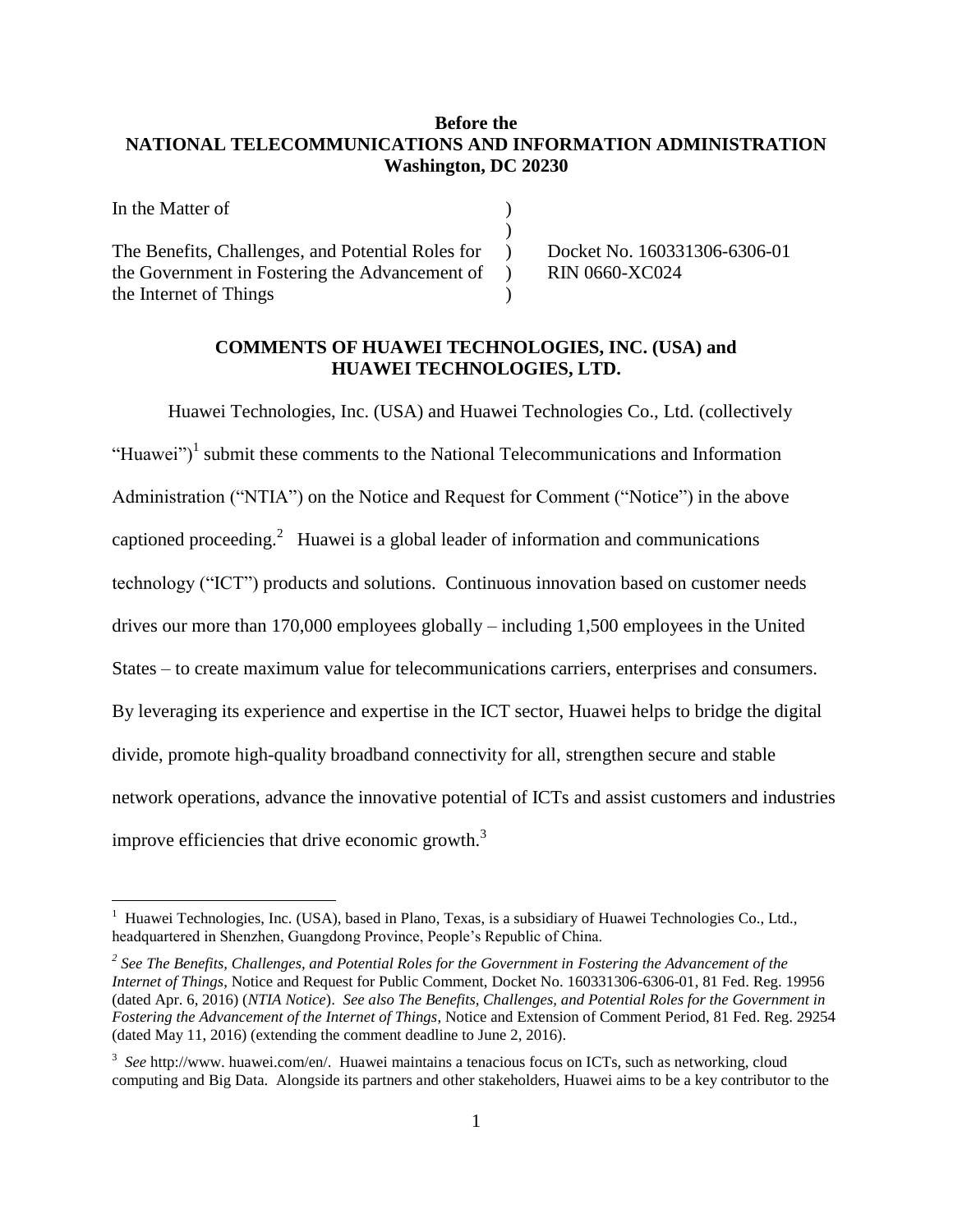Huawei commends NTIA and the U.S. Department of Commerce for undertaking at this early stage an assessment of the technological and policy factors, benefits and challenges, and government's role concerning the development of the "Internet of Things" ("IoT") within the context of Commerce's Digital Economy Agenda. $4$  Consistent with the Agenda's focus on "help[ing] businesses and consumers realize the potential of the digital economy to advance growth and opportunity,"<sup>5</sup> Huawei believes that the goal of the IoT is not merely to expand connectivity to the realm of things, but rather, to create value by integrating specific industry knowledge, communication languages and ICTs for consumers, businesses, governments and all of society. From Huawei's perspective as a world-leading supplier of telecommunications network equipment, information technology products and smart devices in more than 170 countries that help connect over one-third of the world's population, the IoT will stimulate more extensive integration of the physical and digital worlds and create enormous growth momentum for the digital economy.

Beyond the positive economic effects expected by the diffusion of the IoT, these technologies could also "make an important contribution to global challenges such as improving public health and quality of life, moderating carbon emissions, and increasing the efficiency of a

development of an Internet of Things ("IoT") ecosystem and integrate its ICT products and solutions into verticals to drive innovation and industry modernization. Huawei's IoT innovations include, for example: a four-in-one smart home gateway enabling operators to shift their businesses from traditional home broadband to smart home services; an open, shared, and flexible IoT agile platform that consists of software and hardware gateways accessible to customers and partners; a Narrowband IoT ("NB-IoT") solution enabling wireless operators to build ubiquitous cellular networks to connect a massive number of things; a cloud-based IoT connection management platform enabling fast multi-terminal integration and industry-specific app innovation; and a lightweight open source IoT operating system, known as LiteOS, which offers unified, open APIs for the quick development of IoT. *See* Huawei Press Release, "Huawei's Heavy Investment in Five IoT Solutions Leads to Impressive Breakthroughs" (Apr. 12, 2016), available at: http://www.huawei.com/en/news/2016/4/wuda-IoT-jiejue-fangan.

<sup>4</sup> *See* NTIA Notice at 19956-57.

<sup>&</sup>lt;sup>5</sup> See "The Commerce Department's Digital Economy Agenda," available at: https://www.commerce.gov/news/ blog/2015/11/commerce-departments-digital-economy-agenda.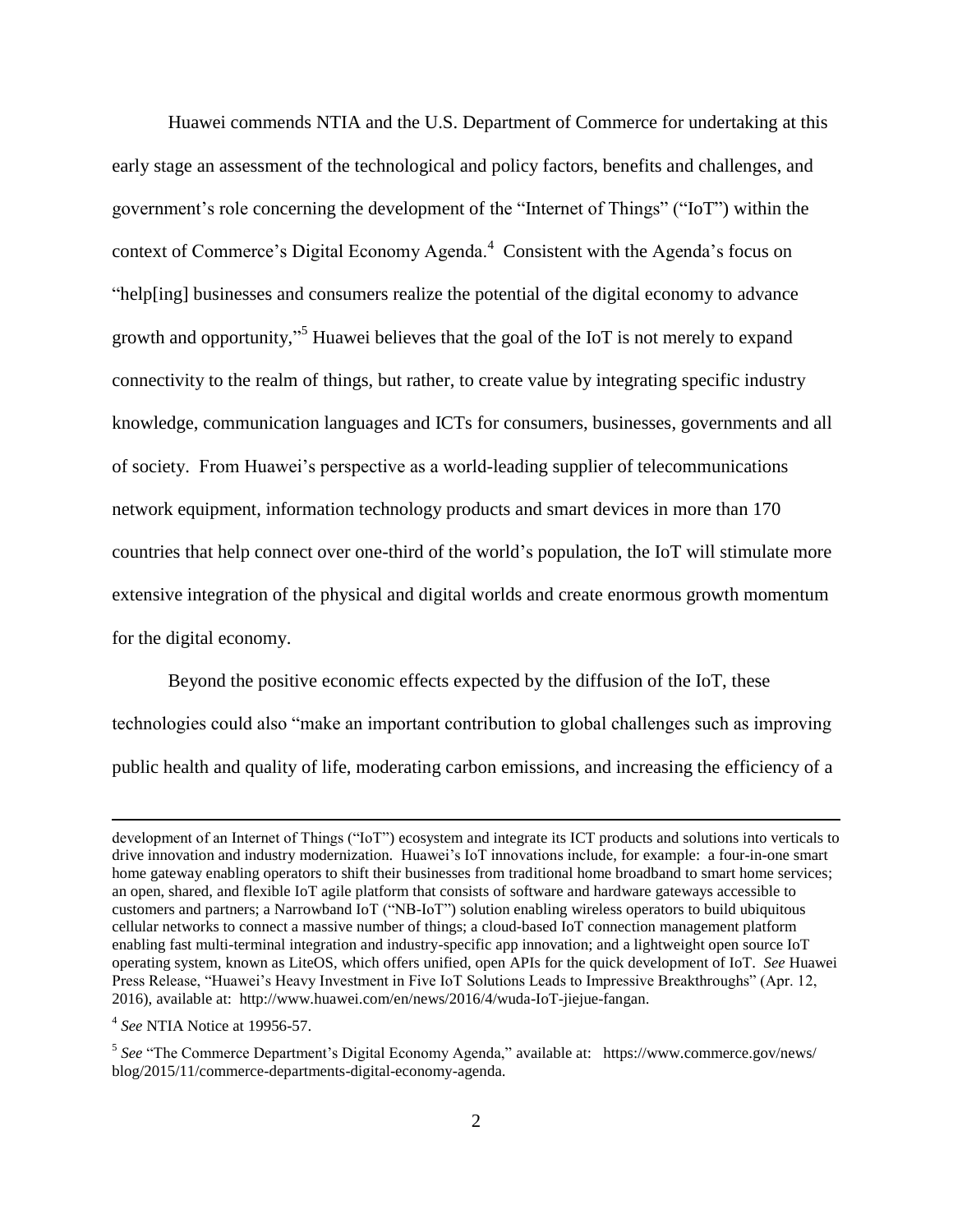range of industries across developed and developing economies."<sup>6</sup> Yet realizing such benefits will also necessitate managing potential challenges presented by the widespread adoption of IoT technologies, as NTIA acknowledges in the Notice.<sup>7</sup> Huawei is committed to collaborating with all stakeholders, including government, to address the challenges and ensure that the economic and social benefits of IoT are not needlessly diminished.

Many predictions about the numbers of "things" that will make up the IoT are all quite large with some variance by source and year. Huawei estimates that by 2025, the number of IoT devices will reach approximately 100 billion nodes, and the number of virtual connections will exceed one trillion, a 100-fold increase over the current number. Indeed, Huawei estimates that sensor deployments will grow to an installation rate of almost two million per hour. In turn, this phenomenon will drive millions of new applications and solutions, a ten-fold increase in comparison to today. While future predictions on the number of connected "things" is not an exact science, Huawei believes the consensus is that the number is extremely large and the majority of Internet traffic in years to come will far exceed the level originated by human users.

In light of the fact that the IoT will be a key disruptive force in our economic lifetimes, Huawei announced IoT as one of its strategic priorities earlier this year. Drawing on its longterm investment in research and development and expertise in ICTs, Huawei is committed to building a robust IoT ecosystem and jointly drive industry innovation with governments, industry and other non-government stakeholders. These comments are offered in that spirit and Huawei welcomes the opportunity to offer its further insights and experiences as policymakers

<sup>6</sup> *See* REGULATION AND THE INTERNET OF THINGS, ITU Draft GSR Discussion Paper, Professor Ian Brown, Oxford Internet Institute, University of Oxford, UK (2015) at 28 (*GSR Discussion Paper*), at 28, available at: *http://www.itu.int/ en/ITU-D/Conferences/ GSR/Pages/GSR2015/GSR15-discussion-paper.aspx.*

<sup>7</sup> *See* NTIA Notice at 19959.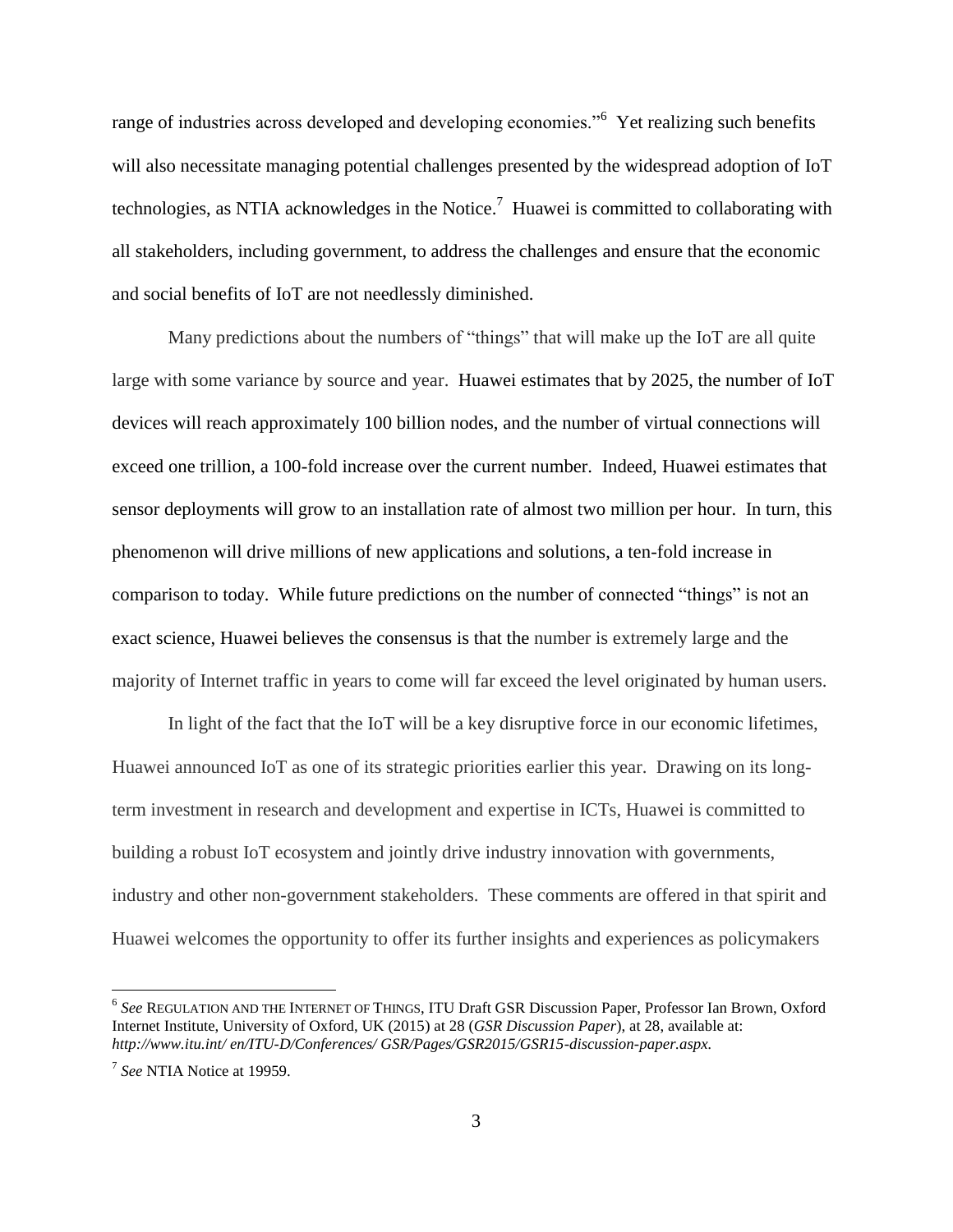here in the United States and around the world further consider appropriate policy approaches in months and years ahead.

## **I. GENERAL**

The culmination of a 12-month cross-industry initiative to examine the ability of digital infrastructures to keep pace with the demands of a growing digital economy, a 2014 report of the World Economic Forum noted the importance of continued investment and maintenance of digital infrastructure.<sup>8</sup> The report contends that this responsibility falls not only to the owners and operators of digital infrastructure, but also on the "continuing collaboration of its own ecosystem of participants – companies, governments, users and other stakeholders – to keep things moving."<sup>9</sup> As to the particular role of government and the adoption of laws, regulations and policy, the report highlights the need for policy to better reflect the "complex, interconnected value chain" of digital infrastructures.<sup>10</sup> "Today's markets need something other than new regulations," the report concludes, and the concepts of "[f]orward-looking' and 'light-touch' should be policy-making watchwords in the digital age."<sup>11</sup>

Huawei ascribes to this view and believes that policymakers should resist the temptation to impose regulation on the IoT at this nascent stage. However, government can and should help to accelerate the deployment of IoT technologies through policies that, for example: ensure the

 8 *See* DELIVERING DIGITAL INFRASTRUCTURE: ADVANCING THE DIGITAL ECONOMY, World Economic Forum (April 2014) at 4, available at: http://reports.weforum.org/delivering-digital-infrastructure//. Prepared in collaboration with the Boston Consulting Group, the report notes that the digital economy is growing at more than 10% per year, significantly faster than the economy as a whole. Moreover, in emerging markets, the digital economy is growing even faster, at 12-25% per year. *See id.* at 7.

 $9^{9}$  See id. at 4. Specifically, the report recommends that all stakeholders: 1) commit to actions that promote the longterm growth of the digital economy; 2) remove impediments to the expansion of digital infrastructure; and 3) modernize policies to encourage investment and innovation through the Internet ecosystem. *See id.* at 8.

<sup>10</sup> *See id.* at 4.

<sup>&</sup>lt;sup>11</sup> *See id.* at 26 (recommending that policymakers rethink the scope, approach and level of engagement in making policy related to digital infrastructures).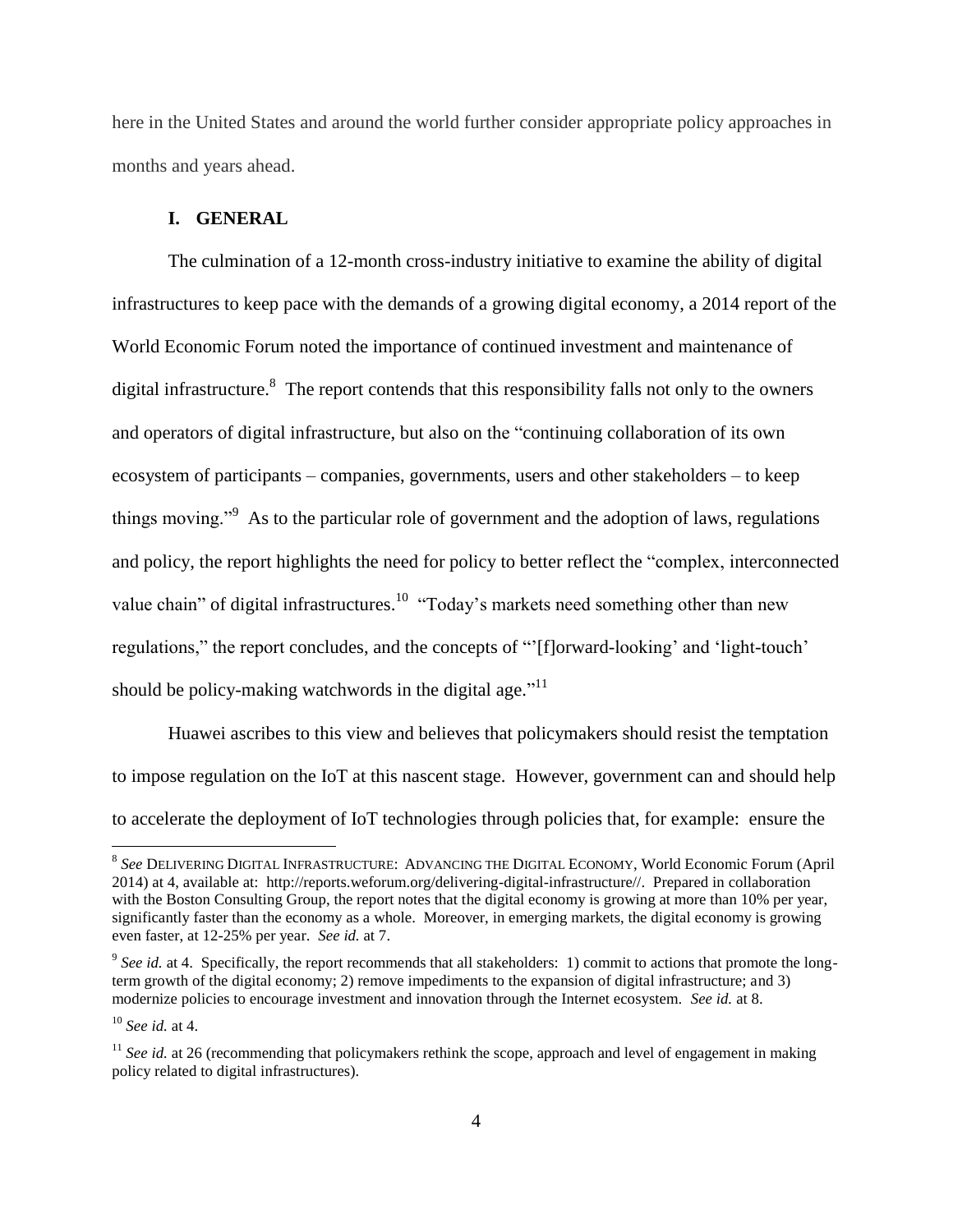sufficient availability of appropriate spectrum for IoT needs, including both licensed and unlicensed wireless services; $<sup>12</sup>$  ensure a defined quality of service for the use of licensed</sup> spectrum dedicated to IoT; correlate standardization activities relevant to IoT; and define and develop its role as guardian of consumer interest related to IoT. Such policies, Huawei believes, can encourage growth and help create a healthy market environment that enables all stakeholders to embrace IoT technologies.<sup>13</sup>

#### **II. TECHNOLOGY**

The key features or components of IoT, from Huawei's perspective, include intelligent sensors, ubiquitous networks, data storage, data sharing and value creation. Although these concepts are not unfamiliar, they present technological challenges both individually and in combination as part of an overall IoT platform as they begin to become integrated into vertical industry business operations. As is commonly known, sensors are a basic device that enables things to be connected and communicate, while ubiquitous networks are the architecture that connects things. Considering that networks are not operating throughout much of the world and the vast majority of things remain unconnected,  $14$  Huawei's believes it is important to standardize sensor platforms and make them intelligent so that things can connect and communicate in order to, ultimately, generate value. Huawei also submits that different connection scenarios have different requirements; hence network architects, engineers and

<sup>12</sup> *See* Spectrum Frontiers NPRM, *infra*, note 20.

<sup>13</sup> *See* GSR Discussion Paper at 28-29 (summarizing the role of regulators in promoting the IoT). The discussion paper concludes that "Regulators can play a role in encouraging the development and adoption of the IoT, while promoting efficient markets and the public interest." *Id.* at 29.

<sup>14</sup> *See* THE STATE OF BROABDAND 2015, The Broadband Commission for Digital Development (2015) (*Broadband Commission Report*), at 8, 25 (finding that while 4.2 billion people or 57% of the world's population are offline, the rate of connected things is five times greater than the number of connected people, with nearly a ten-fold increase in connected devices expected in the next decade), available at: http://www.broadbandcommission.org /publications/ Pages/SOB-2015.aspx.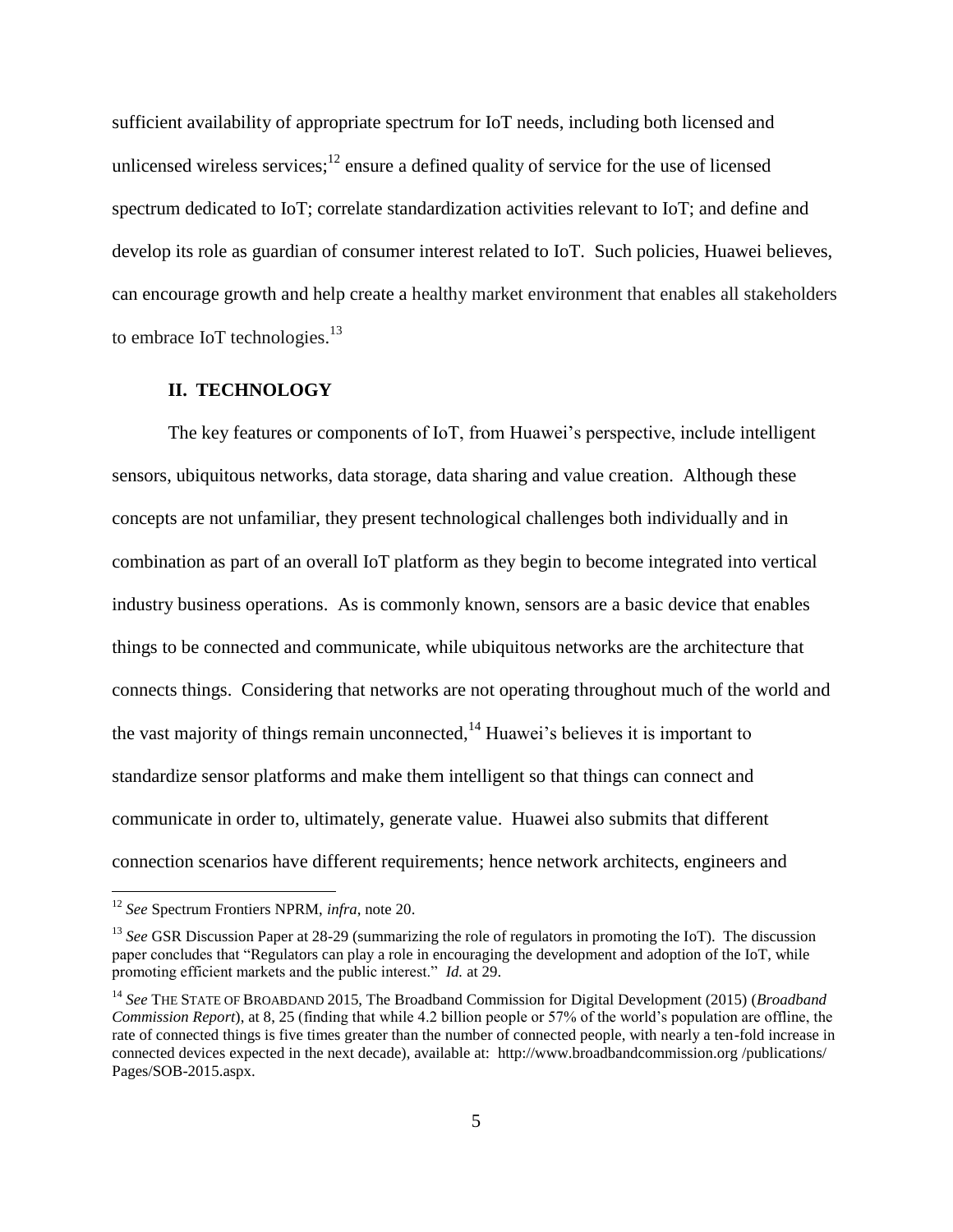operations personnel will need to consider the appropriate requirements for various sectors and subsectors of the IoT to progress. For example, super-long battery life may be crucial for smart meters, whereas ultra-low latency is a precondition for video surveillance and unmanned driving.

Most IoT applications today remain siloed in specific industries or inside individual enterprises. These applications have proprietary protocols, standards, and platforms that are incompatible with, and isolated from, each other making information difficult to share, collect, or analyze. To promote IoT within an enterprise, industries must focus on three aspects of IoT networks: device compatibility, service deployment, and collaboration.

- Multiple Protocols: Currently, sensors and terminals from multiple vendors co-exist on IoT networks. Because these endpoints use different communication interfaces and protocols, connecting them to IoT networks remains challenging. To facilitate device access in complicated and diverse network situations, IoT will require open, embedded communications modules or gateway devices that support multiple communications interfaces and protocols.
- **•** Open Networks: Deploying IoT requires new services and applications; however, traditional network devices generally have fixed services and limited functionality. Long development cycles and difficult service adaptation with traditional devices complicates new IoT deployments. A network controller platform can provide a viable solution by easily responding to new service rollouts, on-demand service deployments, and flexible application releases, as needed.
- **•** Industry Collaboration:Stakeholders in the IoT industry chain include terminal chip manufacturers, sensor vendors, gateway equipment providers, network operators, service integrators, service providers, and end customers. These stakeholders cannot compete

6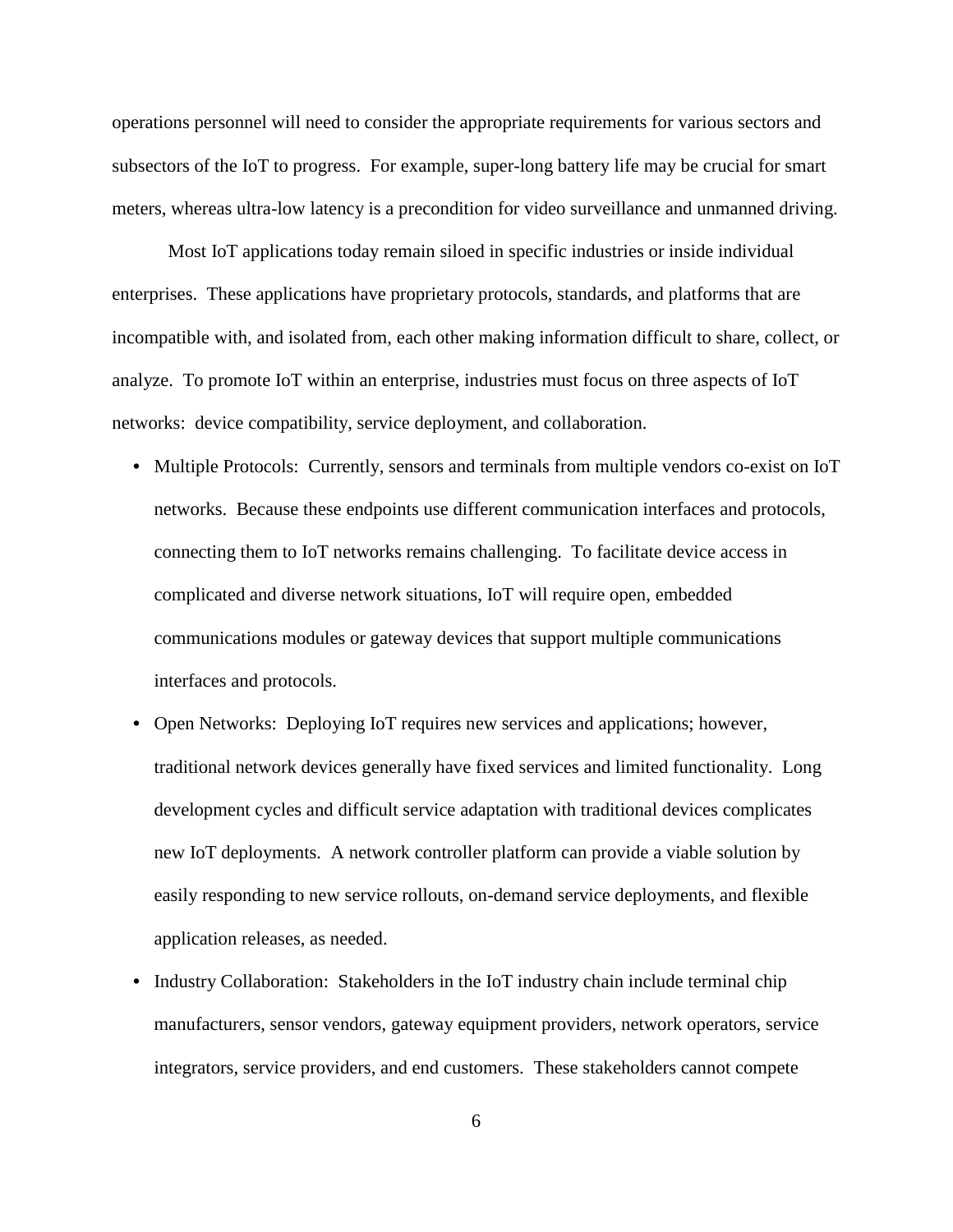aggressively in global markets without extensive collaboration. To advance standardization and development across the IoT industry chain, alliances, open software architectures, and open-source communities are essential to promote partnerships, stakeholder collaborations, and cross-vendor and cross-industry applications.

Government is contributing to the advancement of the IoT technologies in various ways, such as the convening of the Public Working Group on Cyber Physical Systems ("CSP PWG" or ―Working Group‖) formed under the auspices of the National Institute of Standards and Technology ("NIST"), U.S. Department of Commerce.<sup>15</sup> This open public forum has fostered stakeholder discussion to "help define and shape key characteristics of CPS, so as to better manage development and implementation within and across multiple 'smart' application domains, including smart manufacturing, transportation, energy, and healthcare.<sup> $16$ </sup> Released by CSP PWG in May 2016, the "Framework on Cyber-Physical Systems Release  $1.0$ "<sup>17</sup> provides "a comprehensive tool for the analysis and description of CPS" in order to develop a "shared understanding of CSP and its foundational concepts and unique dimensions," and "promote progress through exchanging ideas and integrating research across sectors and to support development of CPS with new functionalities."<sup>18</sup>

 The efforts of the CSP PWG represent the important role that government can play in enabling cross-industry collaboration. Huawei commends NIST for convening the Working

<sup>15</sup> *See* Cyber Physical Systems Public Working Group web page, available at: https://pages.nist.gov/cpspwg/. <sup>16</sup> *See id.*

<sup>&</sup>lt;sup>17</sup> See FRAMEWORK ON CYBER-PHYSICAL SYSTEMS RELEASE 1.0, Cyber Physical Systems Public Working Group (May 2015), at 7, available at: https://pages.nist.gov/cpspwg/.

<sup>&</sup>lt;sup>18</sup> *See id.* at xiii. Huawei agrees with the CSP PWG that CSPs will be "revolutionary and pervasive – [as] eviden[ced] today in emerging smart cars, intelligent buildings, robots, unmanned vehicles, and medical devices." *See* CSP PWG web page, available at https://pages.nist.gov/cpspwg/.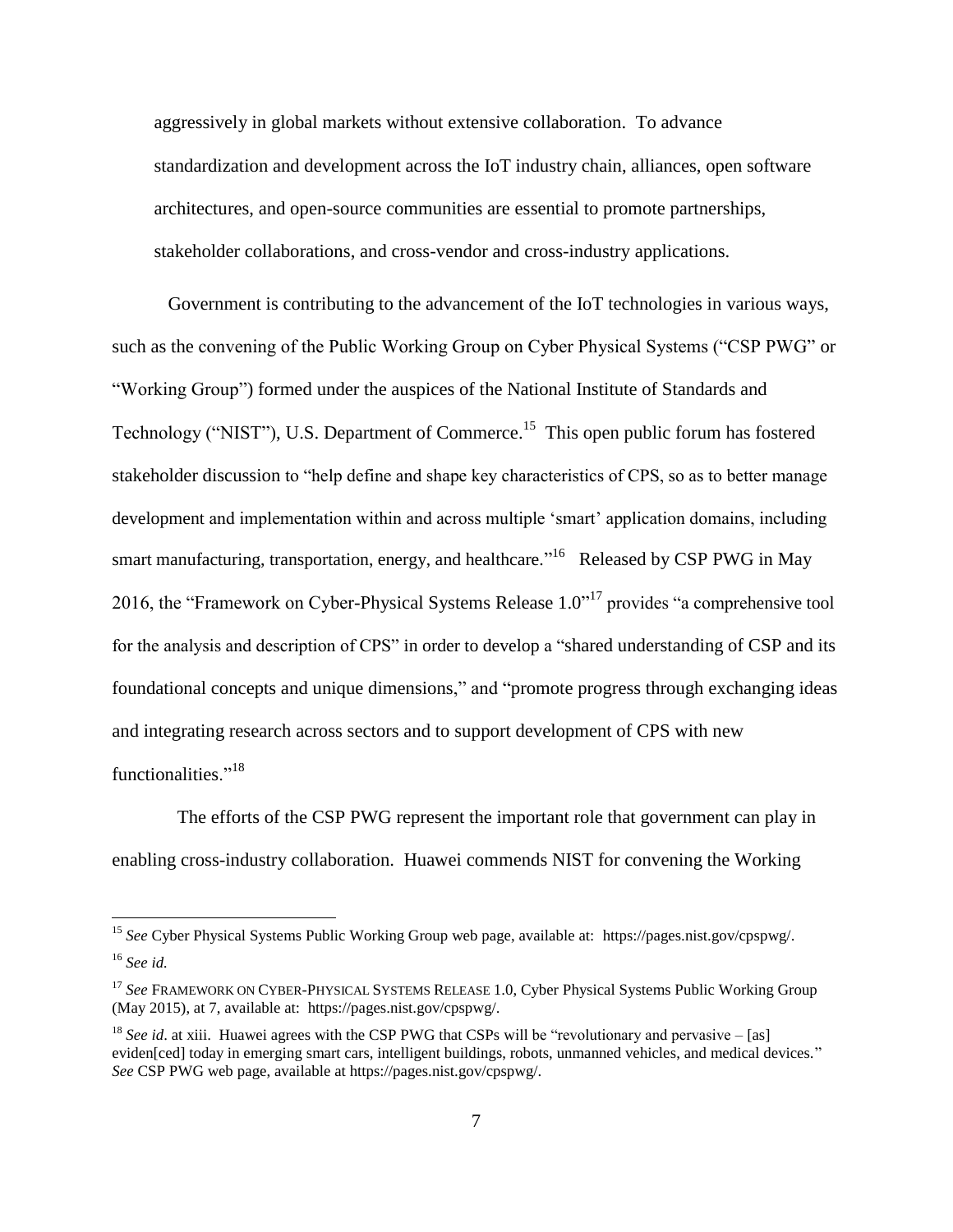Group, bringing together private sector stakeholders and recognizing that "the future promise of CPS will require interoperability between elements and systems, supported by new reference architectures and common definitions and lexicons."<sup>19</sup>

## **III. INFRASTRUCTURE**

The most important prerequisite for the IoT is, from Huawei's perspective, connectivity.<sup>20</sup> In order for the potential of IoT to be realized, connectivity must become so ubiquitous and widespread that by 2025, sensors deployed and connected to a network at a rate of almost two million per hour or just over 47 million per day will bring tangible results across all industries and communities. Connectivity links computing devices, sensors, and effectors at the edge to compute and storage facilities usually housed in a data-center at the core. This includes the edge devices, the network connectivity infrastructure, the datacenter core, and the transformation enablers as represented by cloud services and Big Data analytics to enable IoT.

A specific, essential infrastructure need is the deployment of next-generation wireless technology—5G—the next frontier of innovation for the mobile industry, to support IoT technologies and traffic. Huawei believes that 5G is not just a technology upgrade to existing network technologies, nor a mere innovation. Rather, it combines existing wireless technologies with revolutionary capabilities. While earlier generations of wireless technologies primarily facilitate communications, 5G will support the infrastructure for next-generation mobile communications that will transform the digital world as the basis for the IoT. That is, compared to previous generations of wireless technology, 5G will feature a 1,000-fold increase in mobile

<sup>19</sup> *See id.*

<sup>&</sup>lt;sup>20</sup> See Broadband Commission Report, at 25 (stating that "[t]he need for investments to build networks capable of handling all the expected future traffic will be significant, and should be taken into account in any public policy initiative").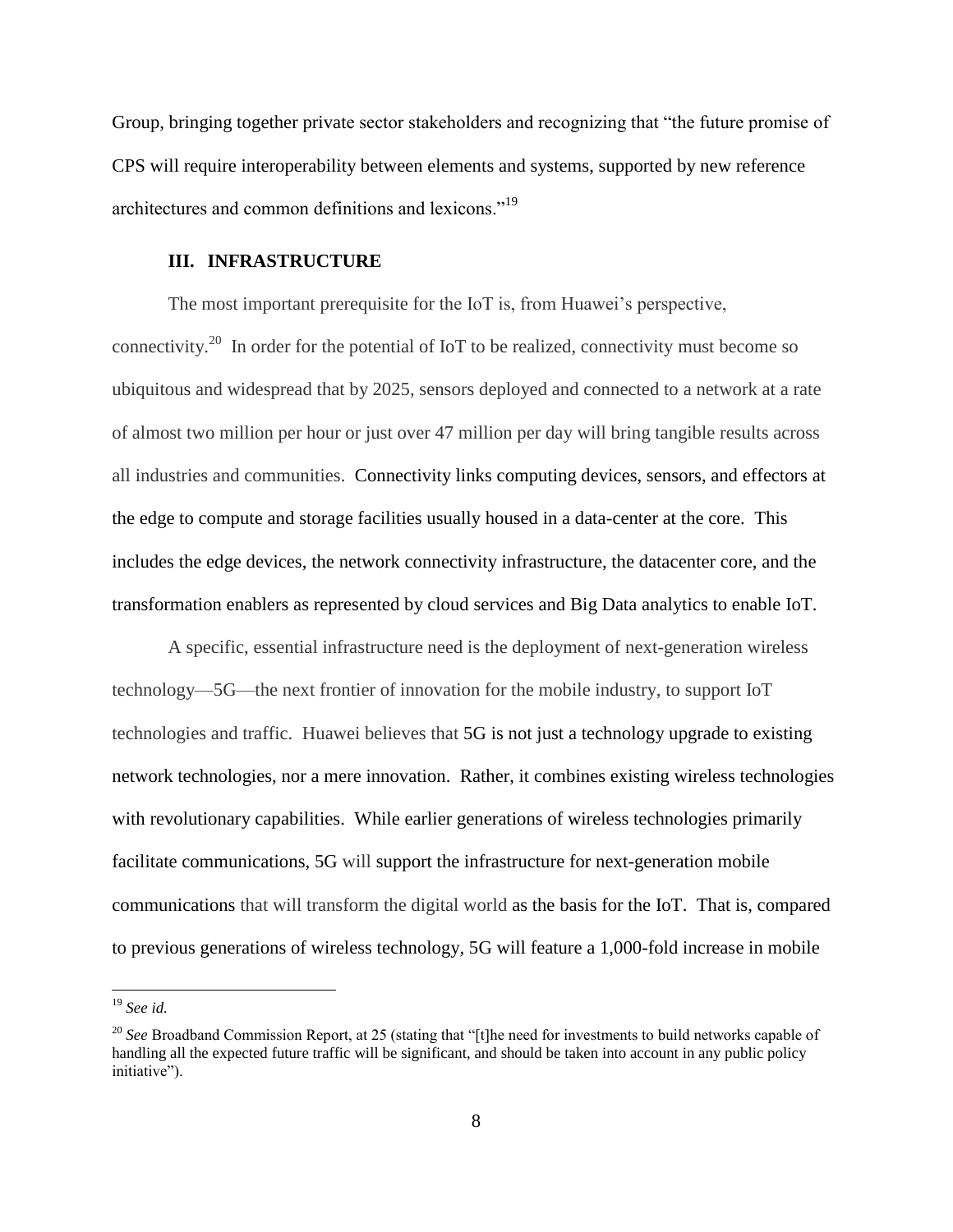traffic per unit area; an increase in the transmission speed per user by 10 to 100 times, supporting a peak transmission speed of 10 Gbit/s or 100 times faster than 4G; and decreased latency by a factor of five. 5G wireless technologies will also be able to support an increase in the number of connected devices by 10 to 100 times, amounting to at least 100 billion devices.

Huawei believes that the evolution to 5G mobile technologies and services is dependent on three factors: 1) a demonstration of the commercial value of 5G to potential users by accelerating technological innovation that creates new applications and delivers new experiences; 2) open cooperation and cross-industry collaboration that create new technical standards, application scenarios and business model leveraging 5G mobile technologies; and 3) forward-looking policies on spectrum allocations by government.<sup>21</sup>

NTIA and the Federal Communications Commission ("FCC") play key roles in managing spectrum allocations and, through a joint initiative, are working to make available a total of 500 MHz of Federal and non-Federal spectrum available for commercial mobile and fixed wireless broadband.<sup>22</sup> Although still in process, these efforts will help facilitate the introduction of 5G services and will, Huawei submits, significantly contribute to the growth and adoption of the IoT. Huawei commends NTIA and FCC for their efforts in this regard, including FCC's current

<sup>21</sup> *See* Huawei comments to the FCC, *In the Matter of the Use of Spectrum Bands Above 24 GHz for Mobile Radio Services et al.,* GN Docket No. 14-177, FCC 15-138 (rel. Oct. 2015) at 3-4. Huawei is playing a leading role in defining and promoting 5G around the world and has been actively contributing to the development of the 5G ecosystem as a leading member of METIS (Mobile and wireless communications Enablers for the Twenty-Twenty Information Society) and 5G-PPP (5G Infrastructure Public- Private Partnership), both in the European Union; the 5G Innovation Centre (5GIC) with the University of Surrey in the United Kingdom; IMT-2020 in China; NYU WIRELESS in the United States; and the Fifth Generation Mobile Communications Promotion Forum (5GMF) in Japan. Huawei has also established partnerships with over 20 universities on joint research and published more than 190 academic papers on 5G. *See* http://www.huawei.com/minisite/5g /en/.

<sup>22</sup> *See* NTIA webpage: https://www.ntia.doc.gov/category/500-mhz-initiative. As of July 2015, five years into the ten-year initiative, NTIA reported that it and the FCC were making "steady progress" and, to date, had repurposed 245 MHz of spectrum toward the 500 MHz goal. *Id.*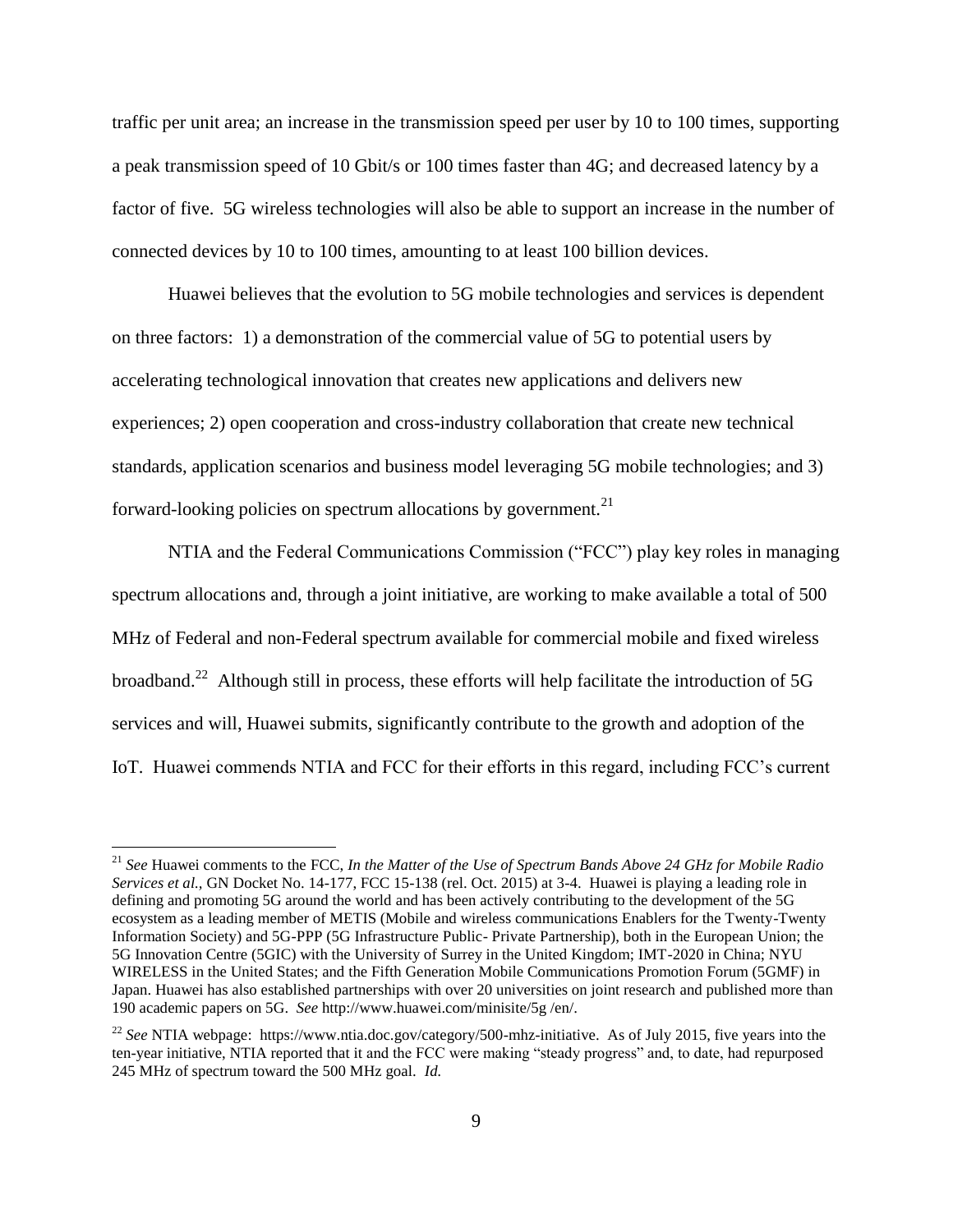proceeding on the identification of spectrum bands above 24 GHz for 5G mobile radio services,<sup>23</sup> and urges the agencies to expeditiously continue their efforts to attain the 500 MHz goal.

#### **IV. ECONOMY**

 $\overline{a}$ 

Huawei believes that the IoT will bring important efficiencies and better ways to do business that will provide huge economic benefits. Productivity and cost savings are just a couple of ways at evaluating the economic value of IoT by companies. The decline in the cost of building and running the future ICT platform will create an environment for substantial innovation, thus positively impacting opportunities for growth in the digital economy. Huawei expects to see the cost of IoT sensors continue to drop in half every ten years, and the cost of computer processing to improve by seventy-fold in the same time period.

The biggest change IoT will bring to society, from Huawei's perspective, is the massive increase in contact all industries will have with customers. Huawei believes that IoT-related devices and solutions will have the potential to redefine various industries; the most active IoT developments, however, will be clustered around the manufacturing, transportation, e-commerce, healthcare, Smart Cities, and utilities. Huawei forecasts that about 55 percent of IoT use cases will come from business-facing initiatives (e.g., smart manufacturing, smart city, smart utilities, etc.) representing heavy investment to obtain productivity gains, asset management and competitive advantage. The remaining 45 percent of use cases will involve customer-facing scenarios, such as smart homes and smart lifestyles that improve the quality of life and sustainability.

*<sup>23</sup> See In the Matter of the Use of Spectrum Bands Above 24 GHz For Mobile Radio Services et al.*, GN Docket No. 14-177, Notice of Proposed Rulemaking, FCC 15-138 (rel. Oct. 23, 2015) (*Spectrum Frontiers NPRM*).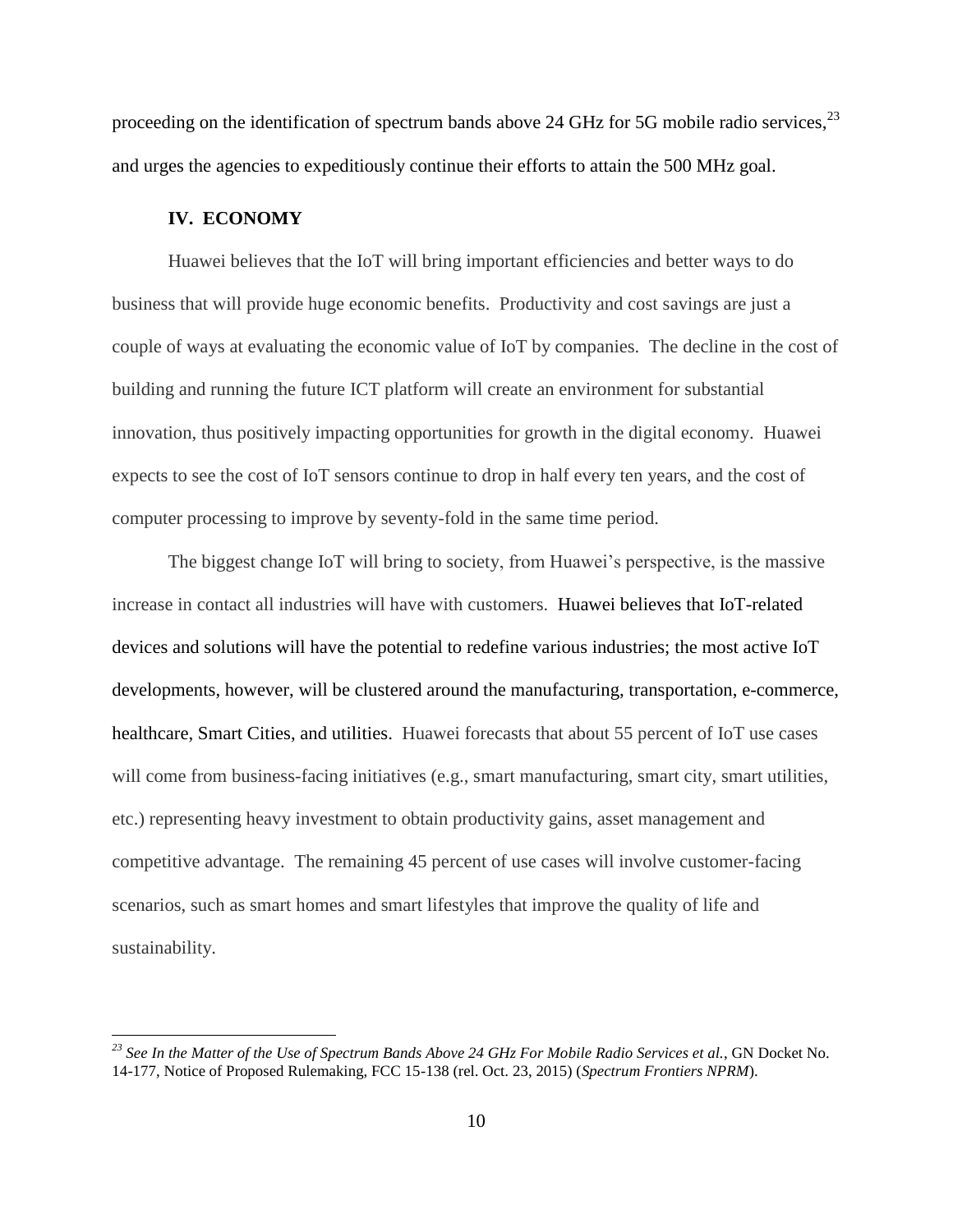To help describe a potential economic outcome that could happen, Huawei looked at several industrial and public sector use cases to determine the effects that one-percent of expense savings would have if a supply chain, manufacturing process, or workflow became IoTenabled.<sup>24</sup> While the range of expense savings varied by industry use case, the range was a savings of \$350 million to \$1.2 billion.<sup>25</sup> The results show that IoT brings efficiencies and better ways to do business that, simply stated, provide huge economic benefits making it hard to argue against forgoing development and adoption of an IoT strategy.

While secure and reliable IoT connections will be configured using standard gateway products for data transmission over broadband networks, cloud platforms will provide single logical points for data collection and management, operation of Big Data analytics, and production of correlated data services to the end-users. Indeed, the transfer of data between business, consumers and governments is the digital lifeblood that will fuel new businesses, services, efficiencies and overall economic growth.

Huawei believes that governments have a major part in the adoption of IoT technologies and the growth of the digital economy. That is, governments are uniquely positioned to ensure

<sup>24</sup> *See* GLOBAL CONNECTIVITY INDEX 2015: BENCHMARKING DIGITAL ECONOMY TRANSFORMATION, Huawei Technologies (April 2015), at 12. Huawei's Global Connectivity Index ("GCI") is an ICT assessment framework that measures, analyzes, combines, and forecasts multiple connectivity dynamics on the impact of a country's digital economy and the value generated for its industry transformation toward digital economy. The GCI 2015 white paper emphasized that the Internet of Things will have great economic impact on businesses that adopt these technologies. After examining and analyzing several industrial and public sector use cases of IoT, the Huawei explored what 1% of expense savings would look like if a supply chain, a manufacturing process, or workflow became IoT-enabled. Huawei concluded that IoT brings efficiencies and better ways to do business that simply provide huge economic benefits and make for a difficult business case to not adopt an IoT strategy. *See id.* For the 2016 GCI, *see* http://www.huawei.com/minisite/gci/en/index.html.

<sup>&</sup>lt;sup>25</sup> See id. The white paper indicates that government should ensure the right conditions are in place to encourage adoption of IoT technologies and growth of the digital economy by encouraging the buildout of high-speed, highbandwidth networks. *Id.*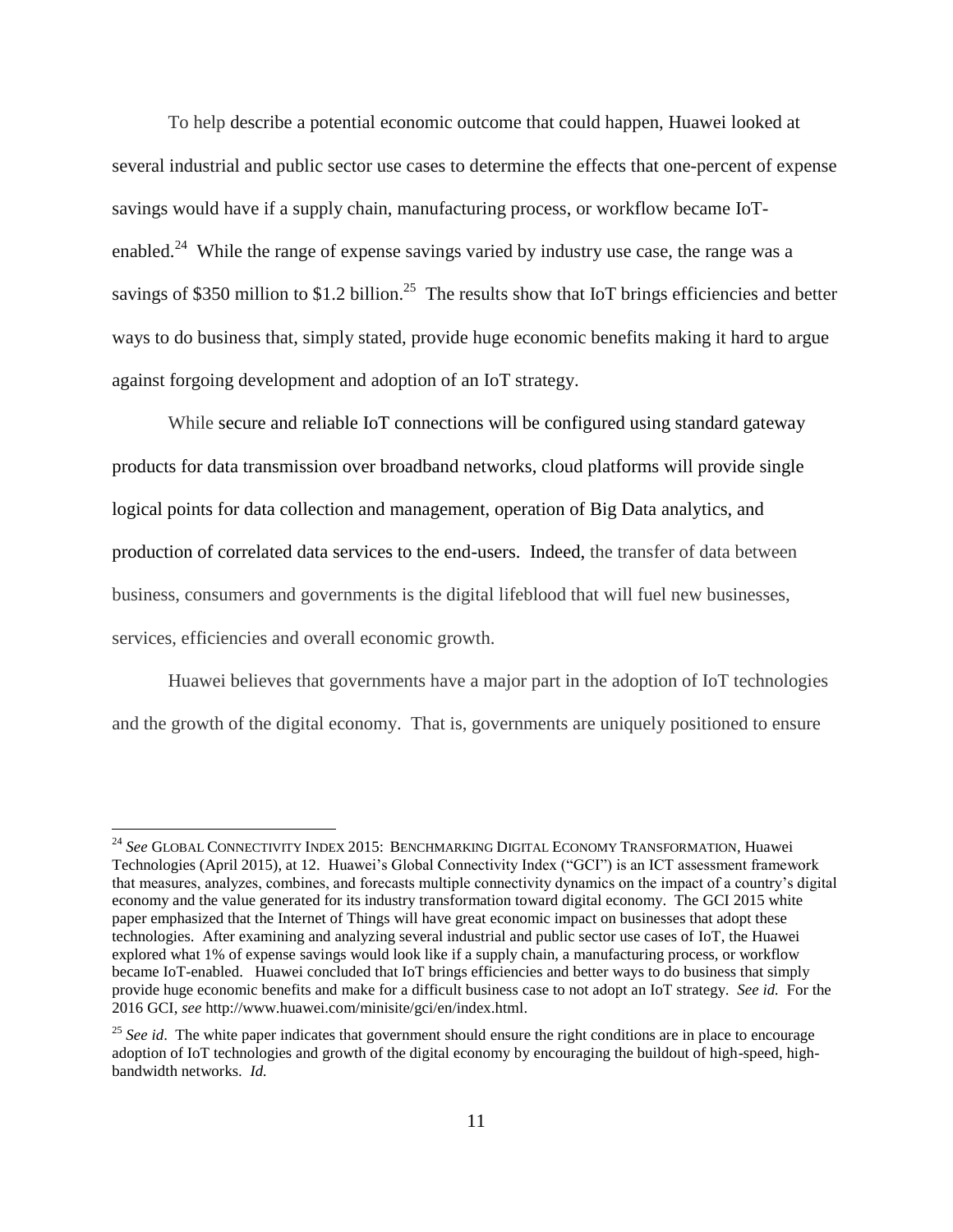that the right economic conditions are in place and ensure that public policy encourages the continued investment and deployment of high-speed, high-bandwidth networks.

## **V. POLICY**

Although leveraging data from connected devices and sensors can generate value, it also raises a range of policy challenges, including data ownership, security protections and privacy rights, among others.<sup>26</sup> Huawei believes the recommendations made in the January 2015 Federal Trade Commission Staff Report remain valid today. The report takes note of the fact that because there is "great potential for innovation" in development of the  $I_0$ , the adoption of legislation "at this stage would be premature."<sup>27</sup> The report further states that "the development of self-regulatory programs designed for particular industries would be helpful as a means to encourage the adoption of privacy- and security-sensitive practices."<sup>28</sup>

Huawei acknowledges that the IoT poses many challenges in data protection, given the anticipated myriad of uses of personal data, many of which will be collected passively via systems and sensors invisible to the human eye. In the emerging IoT environment, the individual will often be unaware of the data collection taking place or may be completely absent from the transaction being processed. This poses extra challenges in satisfying basic data protection principles, such as "notice and choice" as well as "purpose specification and use limitation."<sup>29</sup> This might result in proposals to relax the requirements of data collection and/or give more

<sup>&</sup>lt;sup>26</sup> See "THE INTERNET OF THINGS: AN OVERVIEW. UNDERSTANDING THE ISSUES AND CHALLENGES OF A MORE CONNECTED WORLD," The Internet Society (Oct. 2015) (addressing the key policy challenges that could hinder development and realization of the benefits associated with the IoT).

<sup>27</sup> *See* INTERNET OF THINGS: PRIVACY AND SECURITY IN A CONNECTED WORLD*,* Federal Trade Commission Staff Report (Jan. 2015), at 49.

<sup>28</sup> *See id.*

<sup>29</sup> *See id.* at v, vi and 45.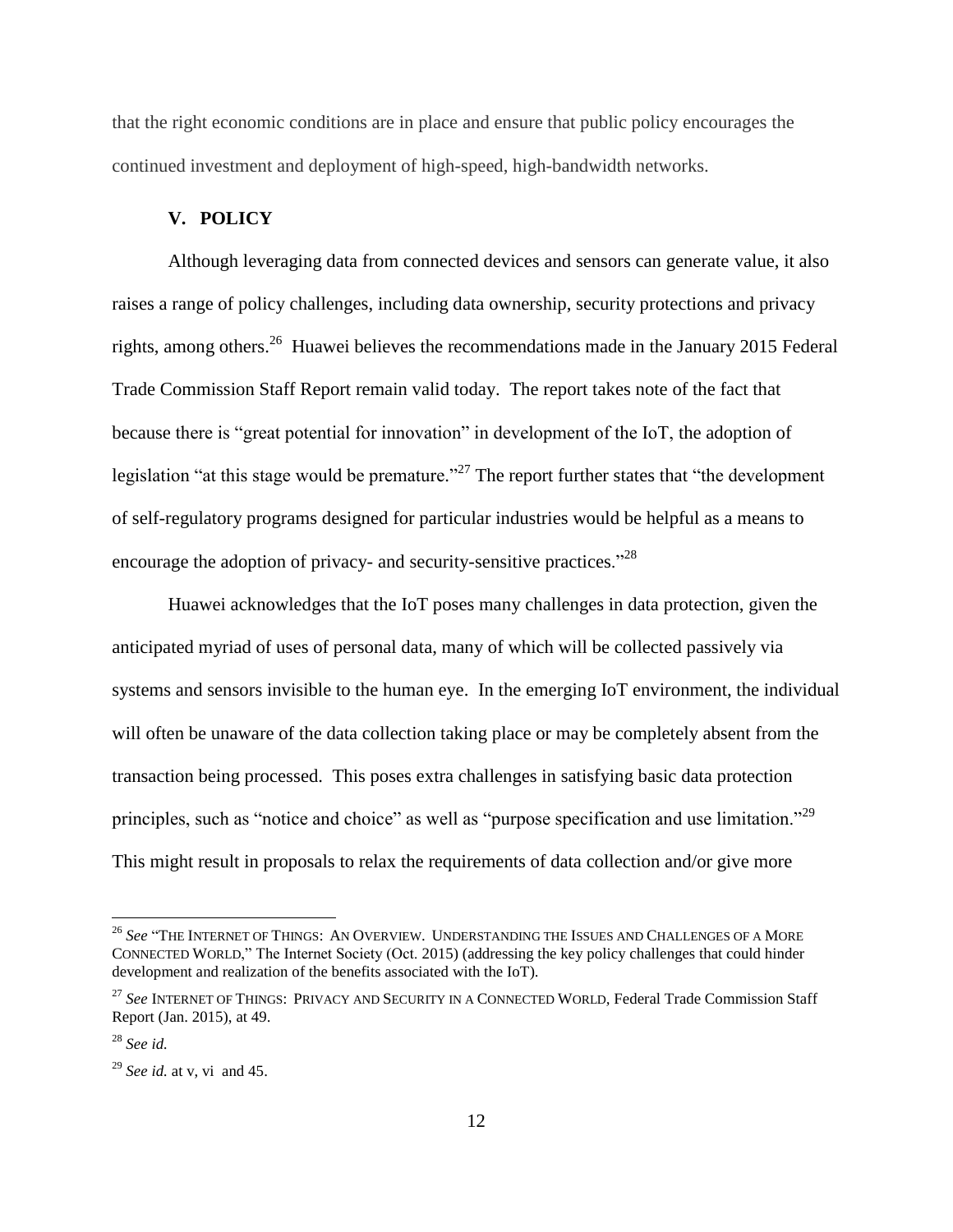emphasis to ensuring accountability of data users/controllers. Such approaches, however, would mean taking a paternalistic action where the burden of privacy protection is shifted away from individuals and toward data controllers.

Reducing an individual's control over their personal data has always led to great privacy abuses, Huawei observes, and cannot work as a solution for better privacy protection. Addressing the new challenges in IoT should not mean moving away from a user-centric approach where the individual—the data subject—ultimately determines the fate of his or her personal data. Huawei believes that the ability of individuals to exercise meaningful control over their personal data should be protected and enforced through the application of privacy-bydesign, which proactively embeds privacy into information technologies, business practices and network infrastructure.<sup>30</sup> The de-identification, pseudonymization and anonymization are vitally important tools to protect privacy, reducing the risk that personal information is used for unauthorized or malicious purposes. This should be done in a way that the risk of reidentification is minimized without compromising the level of data quality that is appropriate for secondary uses. Emphasis should also be given to technical innovation in privacy and transparency-enhancing technologies to enable individuals to manage and control their personal data more intuitively and effectively than is currently possible.

As to security protections, Huawei recognizes that cyber attack surfaces will change with the introduction of IoT. Perimeter defenses will no longer be sufficient given that IoT inflection points will be scattered throughout the physical environment. Given this dynamic, Huawei

<sup>30</sup> *See* PROTECTING CONSUMER PRIVACY IN AN ERA OF RAPID CHANGE: RECOMMENDATIONS FOR BUSINESS AND POLICY MAKERS, Federal Trade Commission (March 2012) (recommending that privacy be built into every stage of product development).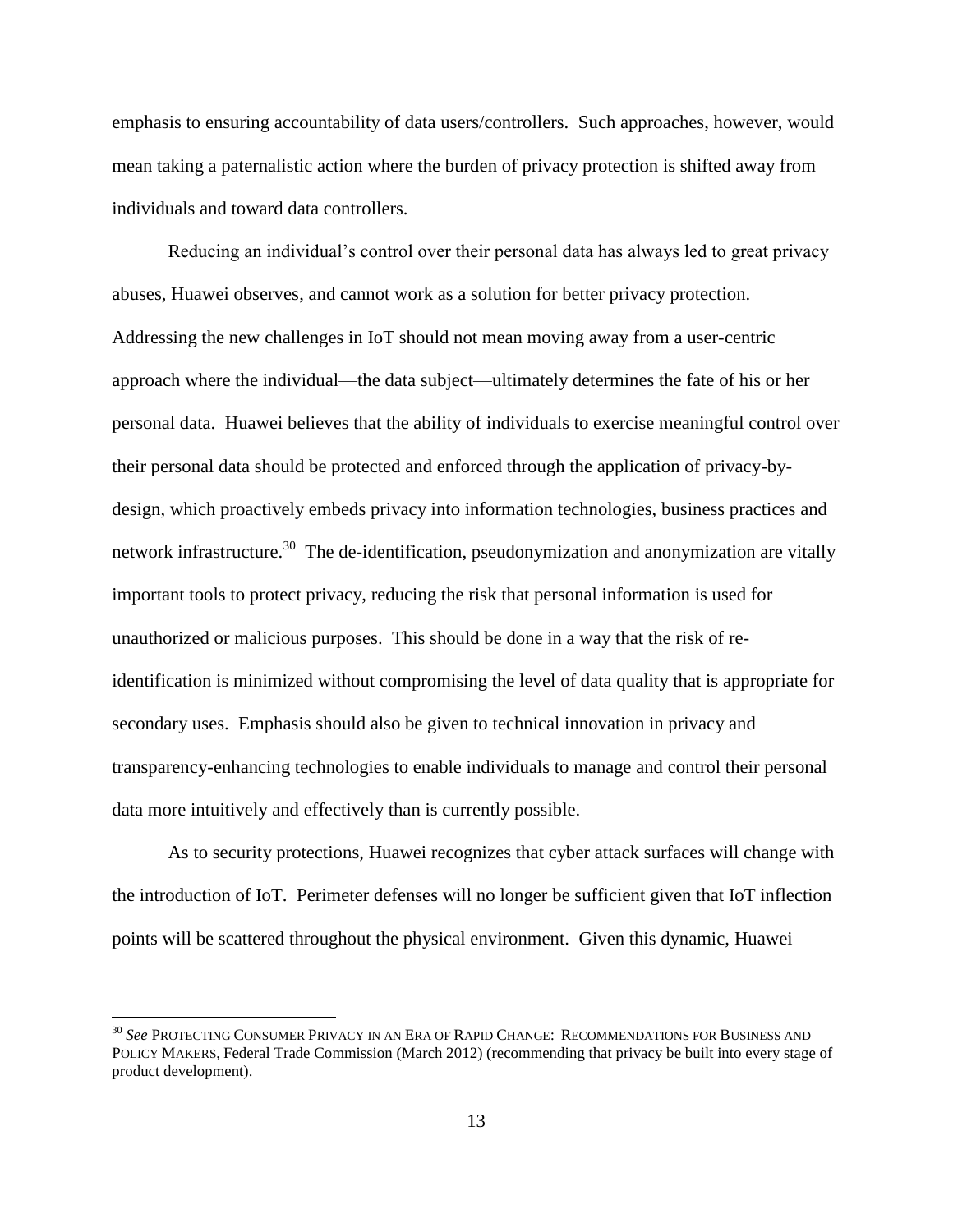believes it will be difficult to continue to defend against attacks in various environments or virtual enclaves.

IoT has the potential to be perhaps the most significant driver of a new security debate from Huawei's perspective. The maturation of cloud computing and software defined networks will mean that most enterprises will own little, if any, infrastructure and will pay for access and services as they use and consume. Dramatically increased product interoperability will likely reduce costs as many products are commoditized. IoT, 5G and artificial intelligence will undoubtedly enable technology that provides tremendous opportunities and efficiencies for organizations and individuals in real time. These technology trends will not only change the attack surface, but they will make securing the physical and logical layers more challenging.

The FCC's Technological Advisory Counsel (TAC) and its Cybersecurity Working Group have made important contributions to the security debate relative to IoT. The Working Group's Technical Considerations White Paper released in December 2015 provides useful information on the security challenges associated with IoT consumer products.<sup>31</sup> Continued efforts by the TAC Working Group will lend further support to securing the IoT, including its current focus on security principles that should be built into ecosystems and the standards development process to support IoT architectures that use 5G technology.<sup>32</sup>

<sup>31</sup> *See* TECHNICAL CONSIDERATIONS WHITE PAPER: RELEASE 1.1, Federal Communications Commission, Technological Advisory Council, Cybersecurity Working Group, Applying Security to Consumer IoT Devices Subcommittee (Dec. 4, 2015), available at: https://www.fcc.gov/general/technological-advisory-council.

<sup>32</sup> *See* Meeting Presentations*,* Technological Advisor Council, Federal Communications Commission (March 9, 2016), available at: https://www.fcc.gov/general/technological-advisory-council. Huawei also commends the Technological Advisory Council's IoT Working Group Position Statements on Safe Harbor, Privacy, IoT End of Life, and Coexistence in Unlicensed Bands (Etiquette) (Sept. 2014), available at: https://www.fcc.gov/oet/tac/2014# block-menu-block-4.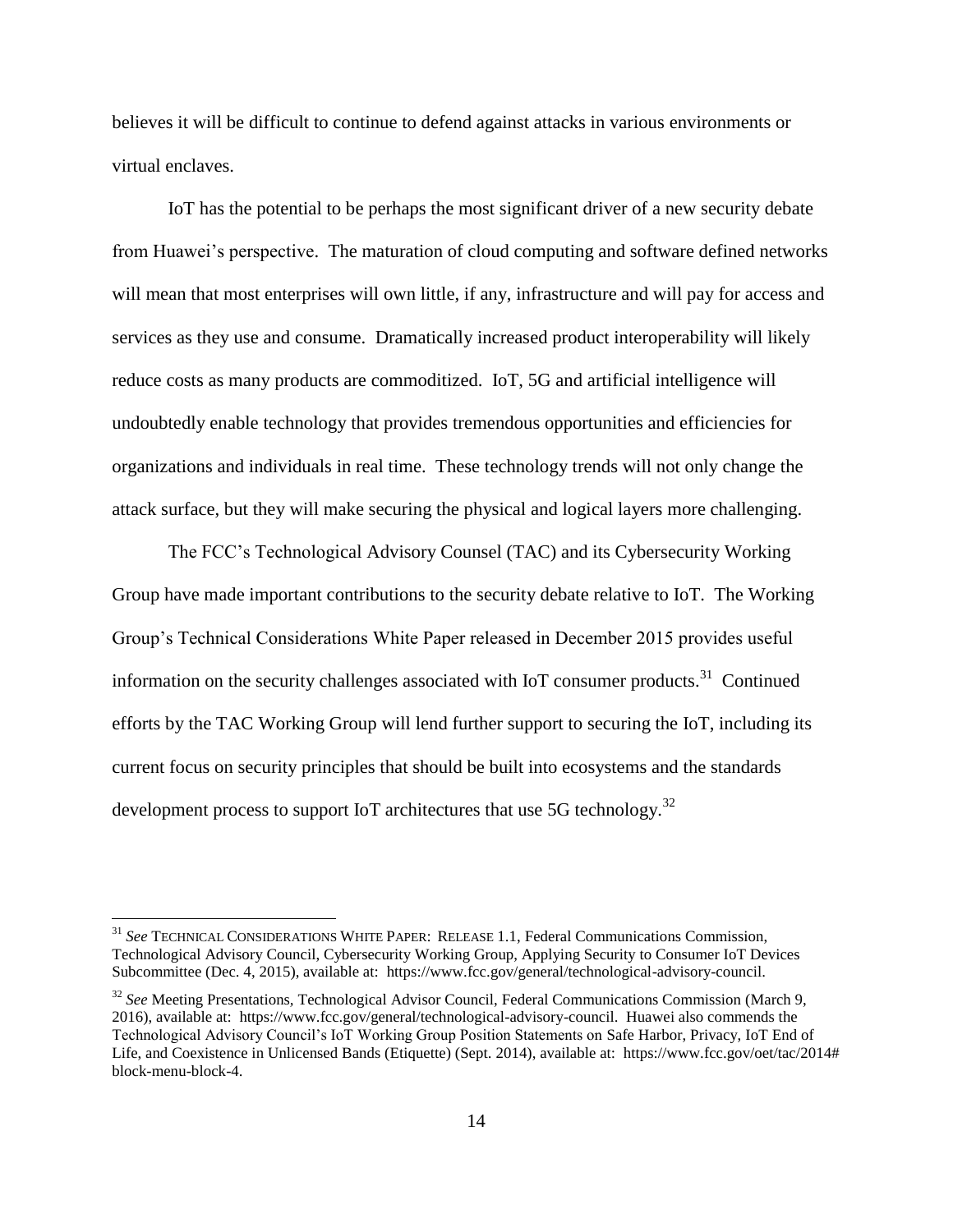### **VI. CONCLUSION**

The conditions are ripe for unleashing the full potential of the IoT. A smart planet is emerging as a result of sensors embedded in everyday objects that transparently connect consumers via cloud technologies. Computer intelligence combined with far-reaching connectivity is improving the way factories work, farmers bring crops to market, and cities provide services to its citizens. Each person is, and will inevitably become, transparently immersed in always-connected support across industries and in homes, vehicles and entertainment platforms.

In order to realize the tremendous opportunities and potential of the IoT, Huawei believes that stakeholders must collectively develop and unify cross-industry standards, contain costs and promote cooperation among different stakeholder groups. Stakeholder cooperation is the most effective way to ensure that the policy challenges that will arise from IoT, including privacy and security protections, are not compromised. These factors will help drive growth in the U.S. market and growth throughout the global digital economy. Huawei is committed to continuing its participation in stakeholder initiatives to address standards, applications and policy challenges related to IoT. Huawei again appreciates the opportunity to offer its views to NTIA and the Commerce Department on this important initiative.

Respectfully submitted,

HUAWEI TECHNOLOGIES, INC. (USA) AND HUAWEI TECHNOLOGIES, LTD.

Dr. Wilbert (Chuck) Adams Distinguished Standards Strategist, Corporate **Standards**